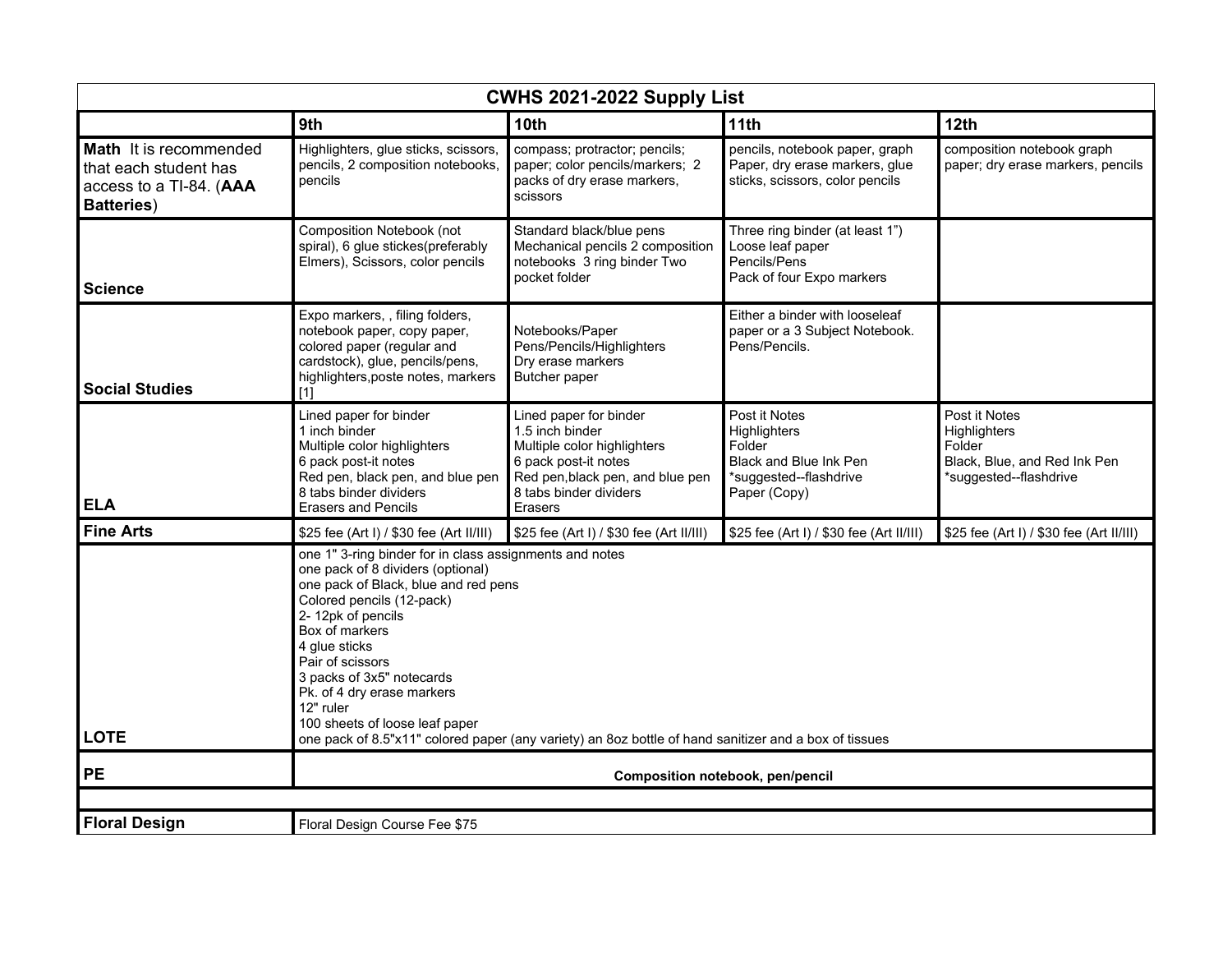| CWHS 2020-2021 Supply List       |                                                                |                                                                                   |                                                                                   |                                                                                                                                                                               |  |  |
|----------------------------------|----------------------------------------------------------------|-----------------------------------------------------------------------------------|-----------------------------------------------------------------------------------|-------------------------------------------------------------------------------------------------------------------------------------------------------------------------------|--|--|
|                                  | 9th                                                            | 10 <sub>th</sub>                                                                  | 11th                                                                              | 12 <sub>th</sub>                                                                                                                                                              |  |  |
| <b>Anatomy &amp; Phy Dual Cr</b> |                                                                |                                                                                   |                                                                                   | \$5 fee for blood borne pathogen<br>certification, students need either<br>notebook for notes or computer,<br>colored pencils                                                 |  |  |
| <b>Construction Management</b>   | \$25 course fee                                                | \$50 course fee                                                                   | \$50 course fee                                                                   | \$50 course fee                                                                                                                                                               |  |  |
| <b>Criminal Justice</b>          | \$25 course fee                                                | \$25 course fee                                                                   | \$25 course fee                                                                   | \$25 course fee/ Steno Pad for<br>notes/students will be completing<br>a digital notebook                                                                                     |  |  |
| <b>Culinary</b>                  | Course Fee \$75 (includes apron)<br>Servsafe Food Handler \$15 | Course Fee \$100 (inc. chef coat)<br>Servsafe Manager \$40                        | Course Fee \$100 (includes chef<br>coat for Baking & Pastry)                      | Course Fee \$100                                                                                                                                                              |  |  |
| <b>Dental</b>                    |                                                                |                                                                                   | \$25 for scrubs, course fee \$25, note once.), notebook and folder                | \$25 for scrubs, course fee \$135 (A<br>large portion of this will go to RDA<br>Exam and Certification. This fee<br>does not need to all be paid at                           |  |  |
| <b>EMT</b>                       |                                                                |                                                                                   |                                                                                   | Course Fee \$50 - Uniform<br>\$140.00 (usually try to fundraise<br>for these. Students will need a 2in<br>binder for documents and clinical<br>reports as well as a notebook. |  |  |
| <b>Engineering Systems</b>       |                                                                |                                                                                   |                                                                                   | <b>Engineering Design Notebook</b>                                                                                                                                            |  |  |
| <b>Legal Studies</b>             |                                                                |                                                                                   |                                                                                   |                                                                                                                                                                               |  |  |
| Networking                       |                                                                |                                                                                   |                                                                                   |                                                                                                                                                                               |  |  |
| <b>Nursing</b>                   |                                                                |                                                                                   | $~530$ for scrubs                                                                 | Course Fee - \$50                                                                                                                                                             |  |  |
| Oil & Gas                        |                                                                |                                                                                   |                                                                                   |                                                                                                                                                                               |  |  |
| <b>Vet Med</b>                   | \$35.00 for FFA Dues (Optional)                                | Course Fee - Approximately \$25<br>for scrubs; \$35.00 for FFA Dues<br>(Optional) | Course Fee - Approximately \$25<br>for scrubs; \$35.00 for FFA Dues<br>(Optional) | Course Fee - Approximately \$25<br>for scrubs; \$35.00 for FFA Dues<br>(Optional)                                                                                             |  |  |
| Welding                          | \$50 Lab fee                                                   | \$50 lab fee                                                                      | \$50 lab fee                                                                      | \$50 lab fee                                                                                                                                                                  |  |  |
| <b>EMR</b>                       | \$15 for certifications                                        |                                                                                   | \$15 for certifications                                                           |                                                                                                                                                                               |  |  |
| Anatomy and Physiology           | \$75 course fee                                                |                                                                                   |                                                                                   |                                                                                                                                                                               |  |  |
| Pathophysiology                  | \$5 certification fee for blood borne<br>pathogen course       |                                                                                   |                                                                                   |                                                                                                                                                                               |  |  |